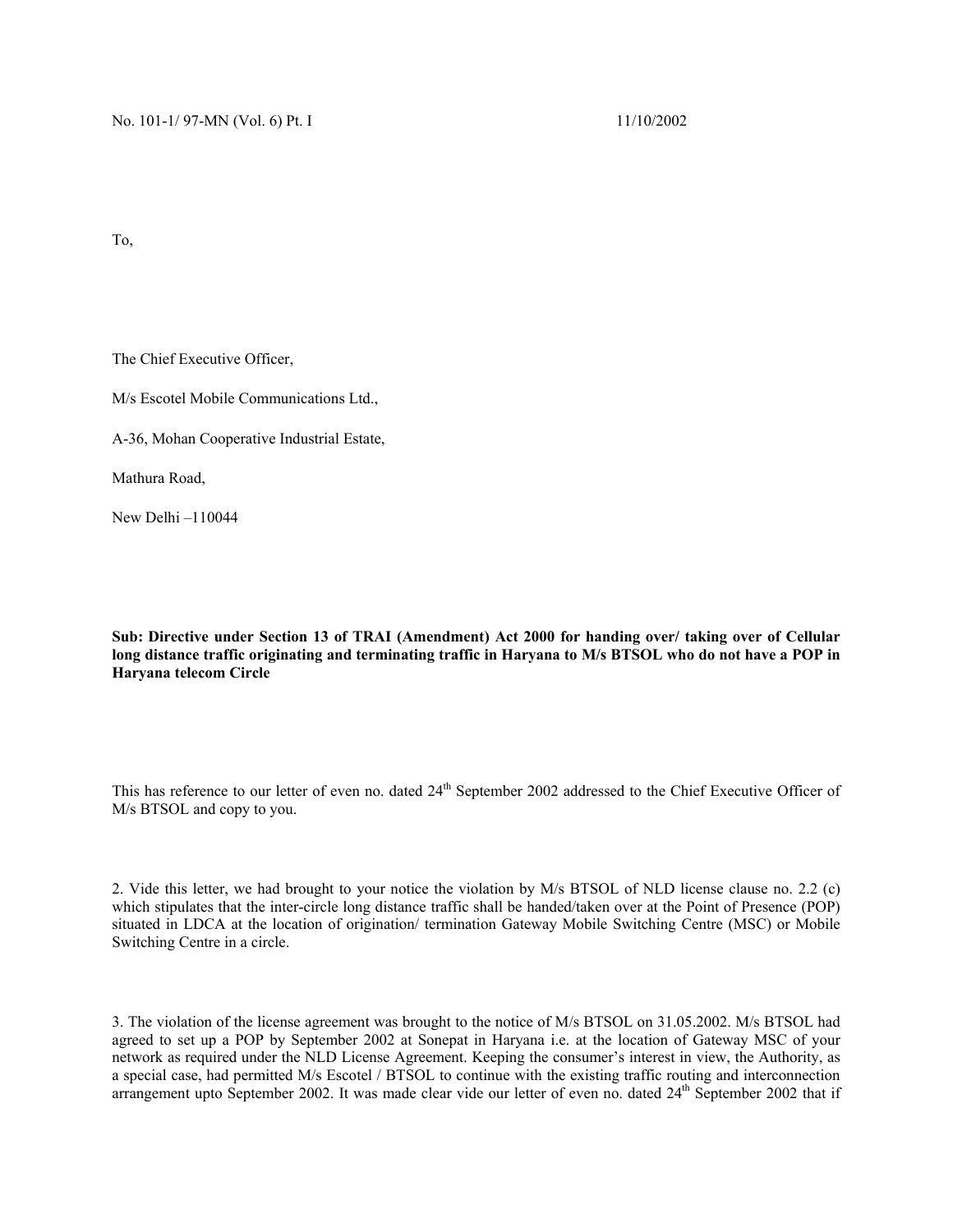POP is not set up at sonepat by September 2002 then BTSOL shall not be permitted to continue their NLD services for picking up/ delivering cellular traffic in Haryana Circle.

4. BTSOL has not set up a POP at Sonepat by September 2002 and thus continues to violate both Licence Agreement as well as directions from the Authority on the issue. Therefore, the Authority under Section 13 of TRAI (Amendment) Act, 2000 hereby directs that Escotel should stop handing over/ taking over inter-circle cellular traffic to/ from BTSOL. Handing over/ taking over of traffic may be resumed as soon as M/s BTSOL sets up a POP in Haryana.

5. Presently BSNL, the incumbent national long distance operator has a POP in Haryana Circle. The originating and terminating NLD traffic of your network presently being routed through BTSOL POP located in Punjab circle may be diverted to BSNL's network in Haryana.

This issues with the approval of the Authority.

(**Rajendra Singh)** 

 **Advisor (MN)** 

## **Copy to**

1. The CEOs of All CMSPs:- They are directed to ensure that long distance STD traffic originating in their network and terminating in Escotel's cellular network in Haryana circle is not handed over to Ms/ BTSOL till they set up a POP in Haryana Telecom Circle.